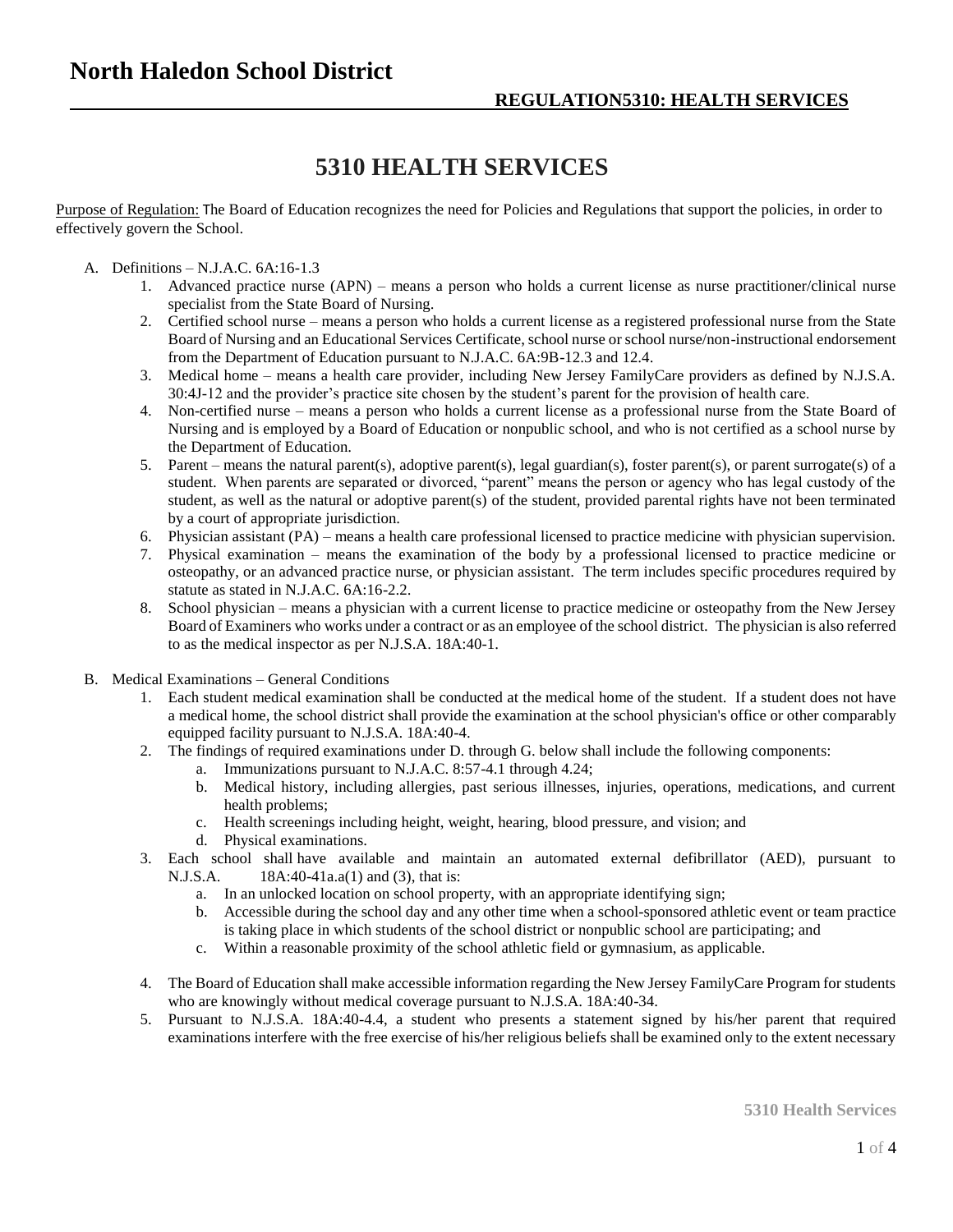to determine whether the student is ill or infected with a communicable disease or under the influence of alcohol or drugs or is disabled or is fit to participate in any health, safety, or physical education course required by law.

- 6. Information concerning a student's HIV/AIDS status shall not be required as part of the medical examination or health history pursuant to N.J.S.A. 26:5C-1 et seq.
- C. Medical Examinations Prior to Participation on a School-Sponsored Interscholastic or Intramural Team or Squad for Students Enrolled in Any Grades Six to Twelve
	- 1. The school district shall ensure that students receive medical examinations prior to participation on a school-sponsored interscholastic or intramural team or squad for students enrolled in any grades six to twelve. The examination shall be conducted within 365 days prior to the first day of official practice session in an athletic season and shall be conducted by a licensed physician, APN, or PA.
	- 2. The physical examination shall be documented using the Preparticipation Physical Evaluation (PPE) form developed jointly by the American Academy of Family Physicians, American Academy of Pediatrics, American College of Sports Medicine, American Medical Society for Sports Medicine, American Orthopaedic Society for Sports Medicine, and American Osteopathic Academy of Sports Medicine and is available online at http://www.state.nj.us/education/students/safety/health/records/athleticphysicalsform.p df in accordance with N.J.S.A. 18A:40-41.7.
		- a. Prior to performing a preparticipation physical examination, the licensed physician, APN, or PA who performs the student-athlete's physical examination shall complete the Student-Athlete Cardiac Screening professional development module and shall sign the certification statement on the PPE form attesting to the completion, pursuant to N.J.S.A. 18A:40-41d.
			- 1) If the PPE form is submitted without the signed certification statement and the school district has confirmed that the licensed physician, APN, or PA from the medical home did not complete the module, the student-athlete's parent may obtain a physical examination from a physician who can certify completion of the module or request that the school physician provides the examination.
		- b. The medical report shall indicate if a student is allowed or not allowed to participate in the required sports categories and shall be completed and signed by the original examining physician, APN, or PA.
		- c. An incomplete form shall be returned to the student's medical home for completion unless the school nurse can provide documentation to the school physician that the missing information is available from screenings completed by the school nurse or physician within the prior 365 days.
	- 3. Each student whose medical examination was completed more than ninety days prior to the first day of official practice in an athletic season shall provide a health history update questionnaire completed and signed by the student's parent. The completed health history update questionnaire shall include information listed below as required by N.J.S.A. 18A:40-41.7.b. The completed health history update questionnaire shall be reviewed by the school nurse and, if applicable, the school athletic trainer and shall include information as to whether, in the time period since the date of the student's last preparticipation physical examination, the student has:
		- a. Been advised by a licensed physician, APN, or PA not to participate in a sport;
		- b. Sustained a concussion, been unconscious, or lost memory from a blow to the head;
		- c. Broken a bone or sprained, strained, or dislocated any muscles or joints;
		- d. Fainted or blacked out;
		- e. Experienced chest pains, shortness of breath, or heart racing;
		- f. Had a recent history of fatigue and unusual tiredness;
		- g. Been hospitalized, visited an emergency room, or had a significant medical illness;
		- h. Started or stopped taking any over the counter or prescribed medications; or
		- i. Had a sudden death in the family, or whether any member of the student's family under the age of fifty has had a heart attack or heart trouble.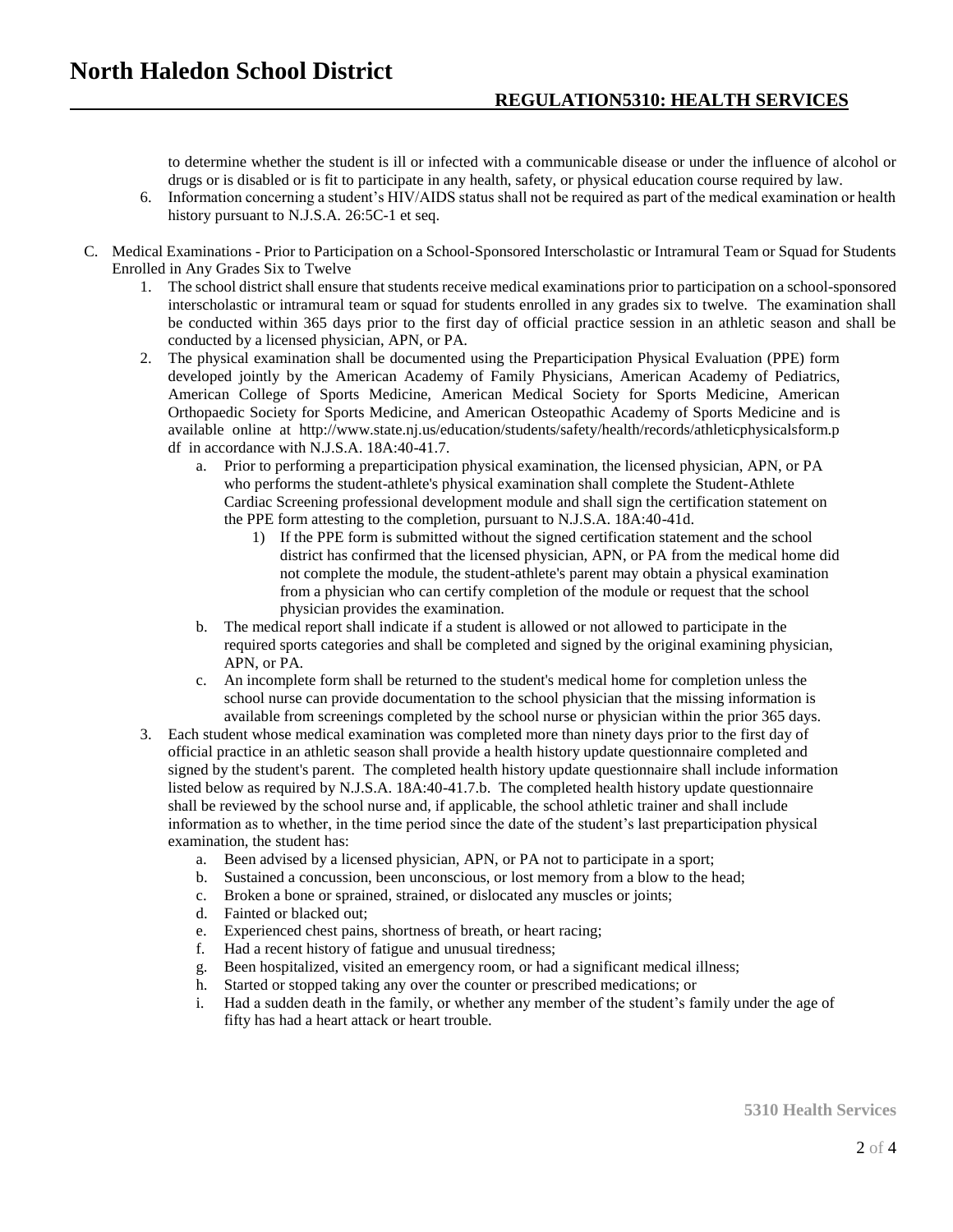- 4. The school district shall provide to the parent written notification signed by the school physician stating approval of the student's participation in athletics based upon the medical report or the reasons for the school physician's disapproval of the student's participation.
- 5. The Board of Education will not permit a student enrolled in grades six to twelve to participate on a schoolsponsored interscholastic or intramural team or squad unless the student submits a PPE form signed by the licensed physician, APN, or PA who performed the physical examination and, if applicable, a completed health history update questionnaire, pursuant to N.J.S.A. 18A:40-41.7.c.
- 6. The school district shall distribute to a student-athlete and his or her parent the sudden cardiac arrest pamphlet developed by the Commissioner of Education, in consultation with the Commissioner of Health, the American Heart Association, and the American Academy of Pediatrics, pursuant to N.J.S.A. 18A:40- 41.
	- a. A student-athlete and his or her parent annually shall sign the Commissioner-developed form that they received and reviewed the pamphlet, and shall return it, to the student's school pursuant to N.J.S.A. 18A:40-41.d.
	- b. The Commissioner shall update the pamphlet, as necessary, pursuant to N.J.S.A. 18A:40-41.b.
	- c. The Commissioner shall distribute the pamphlet, at no charge, to all school districts and nonpublic schools, pursuant to N.J.S.A. 18A:40-41.b.
- D. Medical Examinations Upon Enrollment in School
	- 1. The school district shall ensure that students receive medical examinations upon enrollment in school. The school district requires a parent to provide within thirty days of enrollment entry-examination documentation for each student.
	- 2. When a student transfers to another school, the sending school district shall ensure the entry-examination documentation is forwarded to the receiving school district pursuant to N.J.A.C. 6A:16-2.4(d).
	- 3. Students transferring into this school district from out-of-State or out-of-country may be allowed a thirtyday period to obtain entry-examination documentation.
	- 4. The school district shall notify parents through its website or other means about the importance of obtaining subsequent medical examinations of the student at least once during each developmental stage: at early childhood (pre-school through grade three), pre-adolescence (grades four through six), and adolescence (grades seven through twelve).
- E. Medical Examinations When Students Apply for Working Papers
	- 1. Pursuant to N.J.S.A. 34:2-21.7 and 34:2-21.8(3) the school district may provide for the administration of a medical examination for a student pursuing a certificate of employment.
	- 2. The school district shall not be held responsible for the costs for examinations at the student's medical home or other medical provider(s).
- F. Medical Examinations For the Purposes of the Comprehensive Child Study Team Evaluation Pursuant to N.J.A.C. 6A:14-3.4
	- 1. The school district shall ensure that students receive medical examinations for the purposes of the comprehensive Child Study Team evaluation pursuant to N.J.A.C. 6A:14-3.4.
- G. Medical Examinations When a Student is Suspected of Being Under the Influence of Alcohol or Controlled Dangerous Substances pursuant to N.J.S.A. 18A:40A-12 and N.J.A.C. 6A:16-4.3
	- 1. If a student who is suspected of being under the influence of alcohol or controlled dangerous substances is reported to the certified school nurse, the certified school nurse shall monitor the student's vital signs and general health status for emergent issues and take appropriate action pending the medical examination pursuant to N.J.A.C. 6A:16-4.3.
	- 2. No school staff shall interfere with a student receiving a medical examination for suspicion of being under the influence of alcohol or controlled dangerous substances pursuant to N.J.A.C. 6A:16-4.3.

**5310 Health Services**